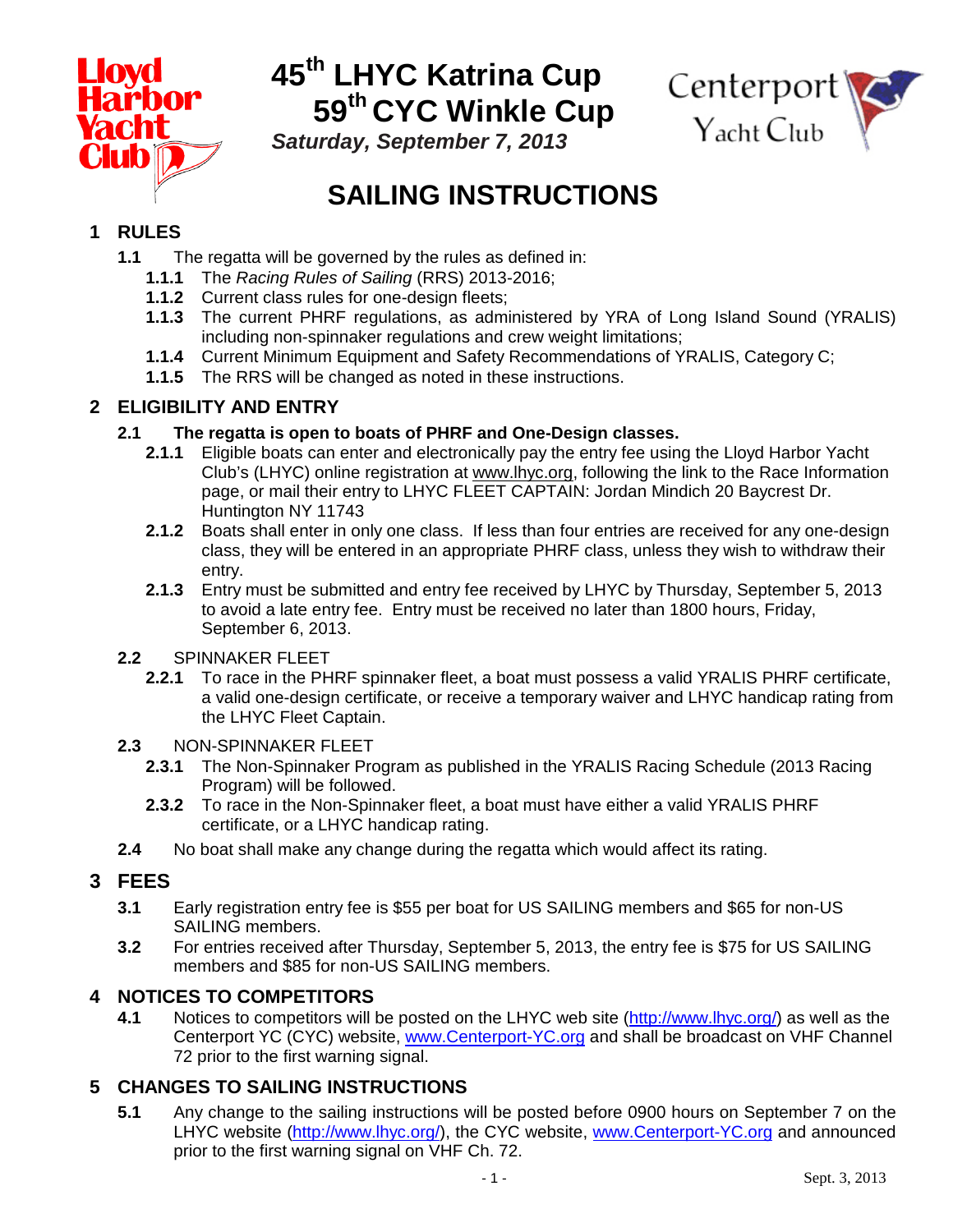### **6 SIGNALS MADE ASHORE**

**6.1** No signals will be made ashore.

### **7 SCHEDULE OF RACES**

- **7.1** Racing is scheduled for Saturday, September 7, 2013.
- **7.2** The scheduled time for the first warning signal for the Winkle Cup Race is 1000 hours EDT.
- **7.3** The Katrina Cup Race will begin as soon as practicable after the Winkle Cup Race.
	- **7.3.1** Classes that have finished the Winkle Cup Race may be started in the Katrina Cup Race before other classes have finished the Winkle Cup Race. Boats should proceed to the starting area no later than the finish of the last boat in their class in the Winkle Cup Race (or expiration of the time limit for their class), being careful not to interfere with boats sailing the course or starting.
- **7.4** No warning signal will be made after 1500 hours.

## **8 CLASS FLAGS**

- **8.1** The number of classes and the class assignment for each boat will be made at the discretion of the race committee and indicated on the Scratch Sheet.
- **8.2** Scratch Sheets will be available on the LHYC website [\(www.LHYC.org\)](http://www.lhyc.org/), the CYC website [www.Centerport-YC.org](http://www.centerport-yc.org/) no later than 2000 hours September 6, at the Binnacle Room at CYC at 1800 hrs. and from the race committee boat(s) conditions permitting.
- **8.3** Classes will be designated by numerals (1, 2, 3, etc.). Class flags will be numeral pennants.
- **8.4** Each boat may display the numeral pennant for its class on its backstay or, in the absence of a backstay, from its stern.
- **8.5** Boats wishing to change class, e.g., spinnaker to non-spinnaker, shall notify the race committee prior to the first warning signal of the first race of their class. The race committee will announce any such changes on VHF Channel 72.
- **8.6** All boats shall identify themselves to the race committee by sailing past the stern of the committee boat on starboard tack with mainsail hoisted prior to the first warning signal.

## **9 RACING AREAS**

- **9.1** Rendezvous will be made in the vicinity north of Bell 8, but no further than one mile north of Nun "6" off Lloyd Neck.
- **9.2** The race committee shall announce the approximate position of the starting area on VHF Channel 72 at approximately 0930 hours.

### **10 MARKS**

**10.1** Marks are as indicated below and as displayed on Illustration A:

#### **ID Mark Location**

- A Bell "8" at entrance to Huntington Bay
- B Nun "6" off Lloyd Neck
- D Nun "4" off Lloyd Neck
- E Nun "2" off Lloyd Neck
- F Gong "15" off Lloyd Point
- J Mid Sound buoy "28C" Cable and Anchor Reef
- K "11B" Mid-Sound, off Eaton's Neck

L - Green/Red Can NNW of Eaton's

- Neck Point
- M Can "13" off Eaton's Neck Point
- R Flasher "1" off Sand City at entrance to Northport Bay
- T Flasher "1" off entrance to Huntington Harbor
- W Inflatable to weather of mark "X," course and distance shall be provided
- $X$  Flag on Pin start/finish mark
- Y Inflatable south of line connecting marks "R" and "T"
- Z Inflatable mark no more than one NM to leeward of start/finish mark "X."
- **10.2** Government marks Bell "8", Nuns "2", "4" and "6" used as aids to navigation along the north shore of Lloyd Neck must be observed when not designated as marks that do not begin, bound or end the leg of the course the competitor is on. This changes RRS 28.2.
	- **10.2.1** All other government and private aids, when not designated as marks of the course, may be disregarded at the discretion of the skipper.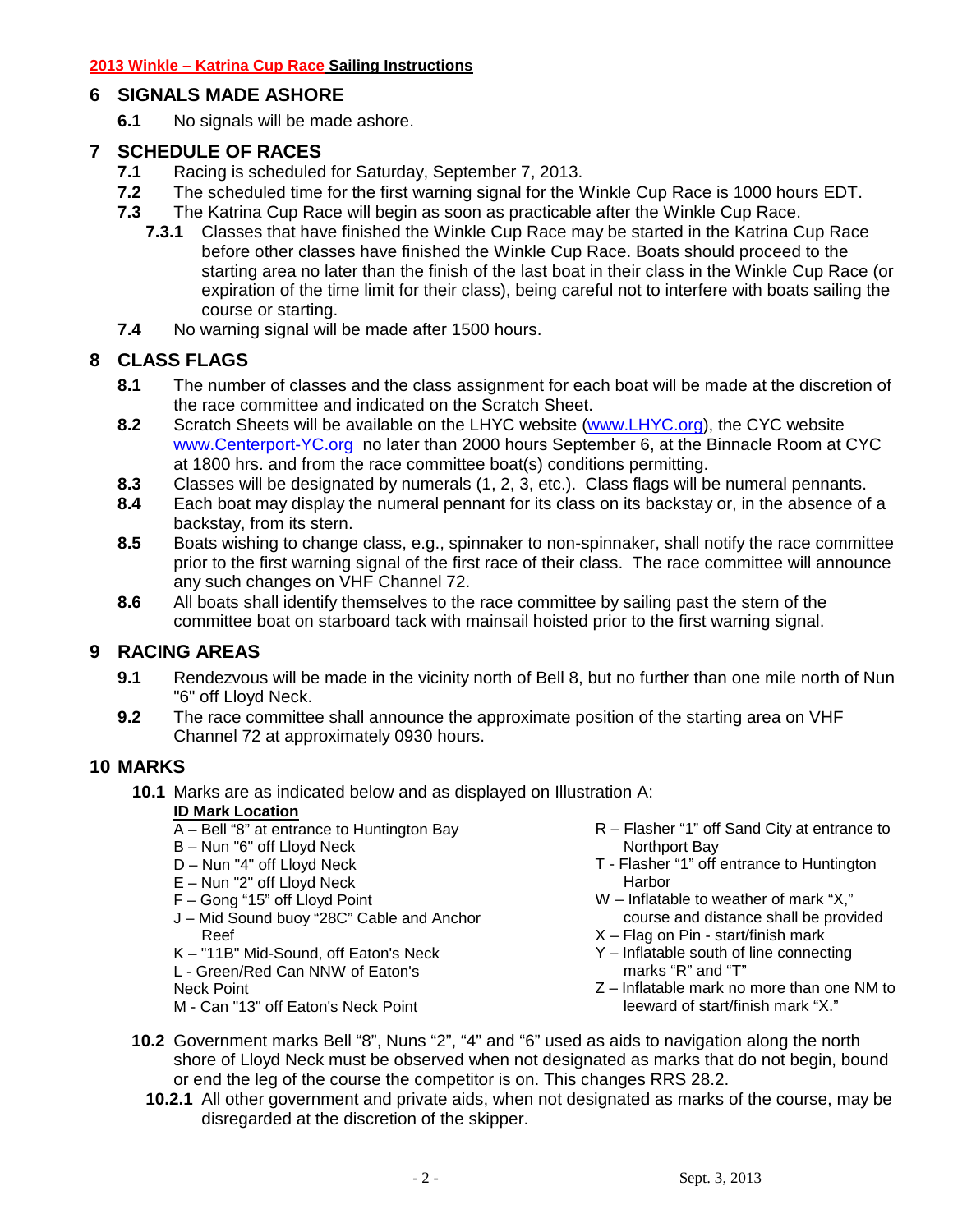#### **2013 Katrina - Winkle Cup Race Sailing Instructions**

#### **11 THE START**

**11.1** Races will be started according to RRS 26.

*Sample start sequence assuming a 10:00 first signal. Note: A break in sequence could occur between any or all classes:*

| <b>CLASS</b> | TIME  | <b>ACTION</b>   | <b>SOUND</b> | <b>VISUAL SIGNAL</b>   |
|--------------|-------|-----------------|--------------|------------------------|
| 1            | 10:00 | Class 1 warning | Horn/Gun     | Class 1 flag displayed |
|              | 10:01 | Class 1 prep    | Horn/Gun     | "P" flag displayed     |
|              | 10:04 |                 | Long Horn    | "P" flag removed       |
| 2            | 10:05 | Class 1 start & | Horn/Gun     | Class 1 flag removed   |
|              |       | Class 2 warning |              | Class 2 flag displayed |
|              | 10:06 | Class 2 prep    | Horn/Gun     | "P" flag displayed     |
|              | 10:09 |                 | Long Horn    | "P" flag removed       |
| 3            | 10:10 | Class 2 start & | Horn/Gun     | Class 2 flag removed   |
|              |       | Class 3 warning |              | Class 3 flag displayed |

Sequence repeated until all classes have started.

- **11.2** The starting line will be between an orange flag on the race committee boat and the flag on the orange mark "X" or a nearby mark of the course.
- **11.3** The race committee will attempt to identify OCS boats and broadcast their sail numbers via VHF Channel 72. Failure of a boat to see or hear her recall notification and the timing and order of such hail shall not be cause for redress. This changes RRS 62.1a.
- **11.4** Boats whose warning signal has not been made shall stay clear of the starting area and boats in their starting sequence.
- **11.5** Any boat starting later than 15 minutes after her starting signal will be scored Did Not Start. This changes RRS rules A4.2 and A5.
- **11.6** If the automated starting system is used, i.e., the Ollie System, racers should be aware of the short, repetitive sounds emitted prior to the initial warning signal and not consider them part of the starting sequence.

### **12 CHANGE OF COURSE**

**12.1** A change of course after the course is posted or the start of the race will be signaled near the mark beginning the leg being changed by a race committee boat displaying flag "C" and making 3 sound signals. The change will be announced on VHF channel 72 and will be signaled before the leading boat has begun the leg. This changes RRS rule 33.

### **13 THE FINISH**

**13.1** The finish will be between an orange flag on the race committee boat and a pin or a mark of the course.

### **14 TIME LIMIT**

- **14.1** If no boat in a class finishes within three hours of the start of that class, the race for that class will be abandoned.
- **14.2** Boats failing to finish by 16:30 hrs. in any race will be scored Did Not Finish.
- **14.3** Any boat failing to finish within 30 minutes plus her time allowance from the finish of the first boat in her class will be scored Did Not Finish. This changes RRS rules 35, A4.2 and A5.

### **15 PROTESTS**

- **15.1** Notice of Protest(s) by the race committee will be made via VHF Channel 72 to inform boats under RRS 61.1(b).
- **15.2** Protests shall be written on US Sailing protest forms or equivalent and shall be delivered to the Protest Committee Chairman: Mr. Thom Hering, 99 Crescent Beach Drive Huntington, NY 11743. Protests may be delivered in person, but is preferable by e-mail to [thering102@gmail.com,](mailto:thering102@gmail.com) or by facsimile to 631-424-8414. Protests shall be delivered by 2100 hrs. on the racing day they occur. The same time limit applies to protests by the race committee about incidents they observe in their racing area and for requests for redress. This changes RRS 61.3 and 62.2.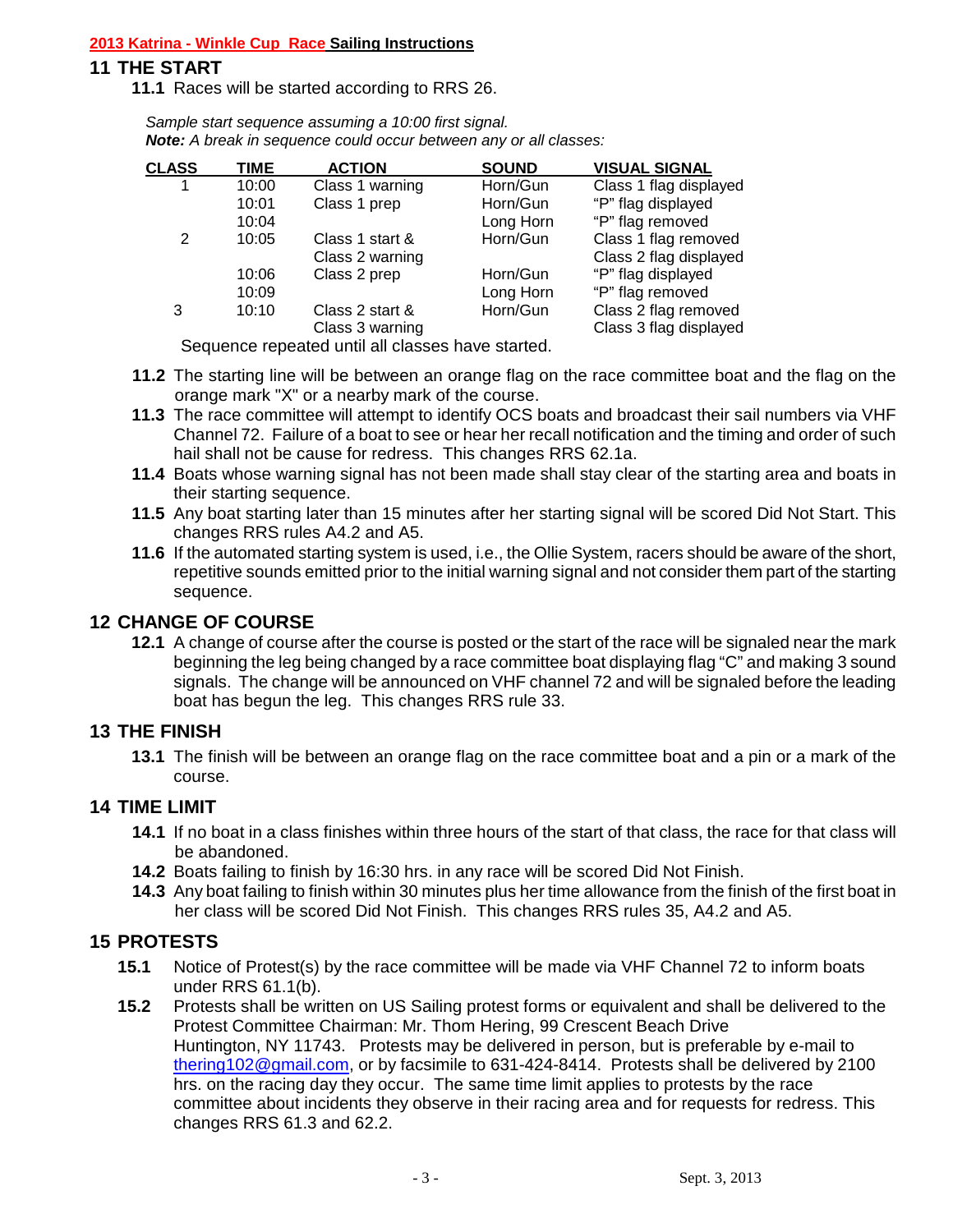#### **2013 Katrina - Winkle Cup Race Sailing Instructions**

- **15.3** Protest hearings will be scheduled accordingly and posted on the LHYC website to inform competitors of hearings in which they are parties or named as witnesses. A protest against a boat whose representative has not announced his intention to attend the hearing, or who fails to attend the hearing, will be heard without representation from the protested boat as provided by RRS 63.3(b).
- **15.4** Decisions of the protest committee will be final as provided in RRS 70.5.

#### **16 SCORING**

- **16.1** Time allowances will be as per YRALIS PHRF procedures using time on distance and will be based on the course distance as calculated by the race committee, regardless of the distance sailed.
- **16.2** Each class will be scored separately in each race.

#### **17 SAFETY REGULATIONS**

- **17.1** All boats are cautioned to observe the Navigation Rules of the Road and to extend the right-ofway to commercial vessels, especially those restricted in their ability to maneuver, making passage through the racing area. Any boat observed to impede such traffic may be protested by the race committee.
- **17.2** A boat withdrawing before the start or retiring from a race for any reason is requested to notify the race committee by VHF Channel 72 at the earliest possible opportunity or to contact the LHYC Fleet Captain by telephone 516-383-3254.

#### **18 RADIO COMMUNICATION**

- 18.1 Each boat shall carry a VHF radio capable of transmitting and receiving on Channel 72.<br>18.2 Except in an emergency, a boat shall neither make radio transmissions while racing nor
- **18.2** Except in an emergency, a boat shall neither make radio transmissions while racing nor receive radio communications not available to all boats. This restriction also applies to mobile telephones.
- **18.3** The race committee shall use VHF Channel 72 for any radio communications with competitors. As an additional courtesy, radio prompts may be given to preface any actions by the race committee. Boats shall not be entitled to redress for the following: misstatements by the race committee, or failure of a boat to hear or receive a broadcast.

#### **19 PRIZES**

- **19.1** Prizes in each race will be awarded as follows for each class: First if three or more competitors, Second if five or more, Third if seven or more and Fourth if 11 or more.
- **19.2** The name of the first place finisher in each division of the Winkle Cup race will be placed on the *Winkle Cup* Trophy, which is on permanent display at Centerport Yacht Club.
- **19.3** The *Byers Trophy* will be awarded to the best PHRF spinnaker boat with the lowest overall corrected time in the Winkle Cup race.
- **19.4** The *Katrina Cup* will be awarded to the best PHRF spinnaker boat with the lowest overall corrected time (one year retention of the trophy) in the Katrina Cup race.
- **19.5** The *Katrina Cup Race* is a qualifying race for the *Schuster Trophy* awarded to the best overall Lloyd Harbor Yacht Club boat, using Cox-Sprague scoring based upon fleet placement, with the combined scores from the Lloyd Trophy, Stratford Shoal Race and Katrina Cup.
- **19.6** Each race is a qualifying race for North Sails' *Huntington Bay Boat of the Year* Trophy. Participation earns one point per race.

#### **20 DISCLAIMER OF LIABILITY**

**20.1** Competitors participate in the regatta entirely at their own risk. See RRS rule 4, Decision to Race. The organizing authority will not accept any liability for material damage or personal injury or death sustained in conjunction with or prior to, during, or after the regatta.

#### **Visit the Lloyd Harbor Yacht Club Web Site at www.LHYC.org for a link to the regatta scores.**